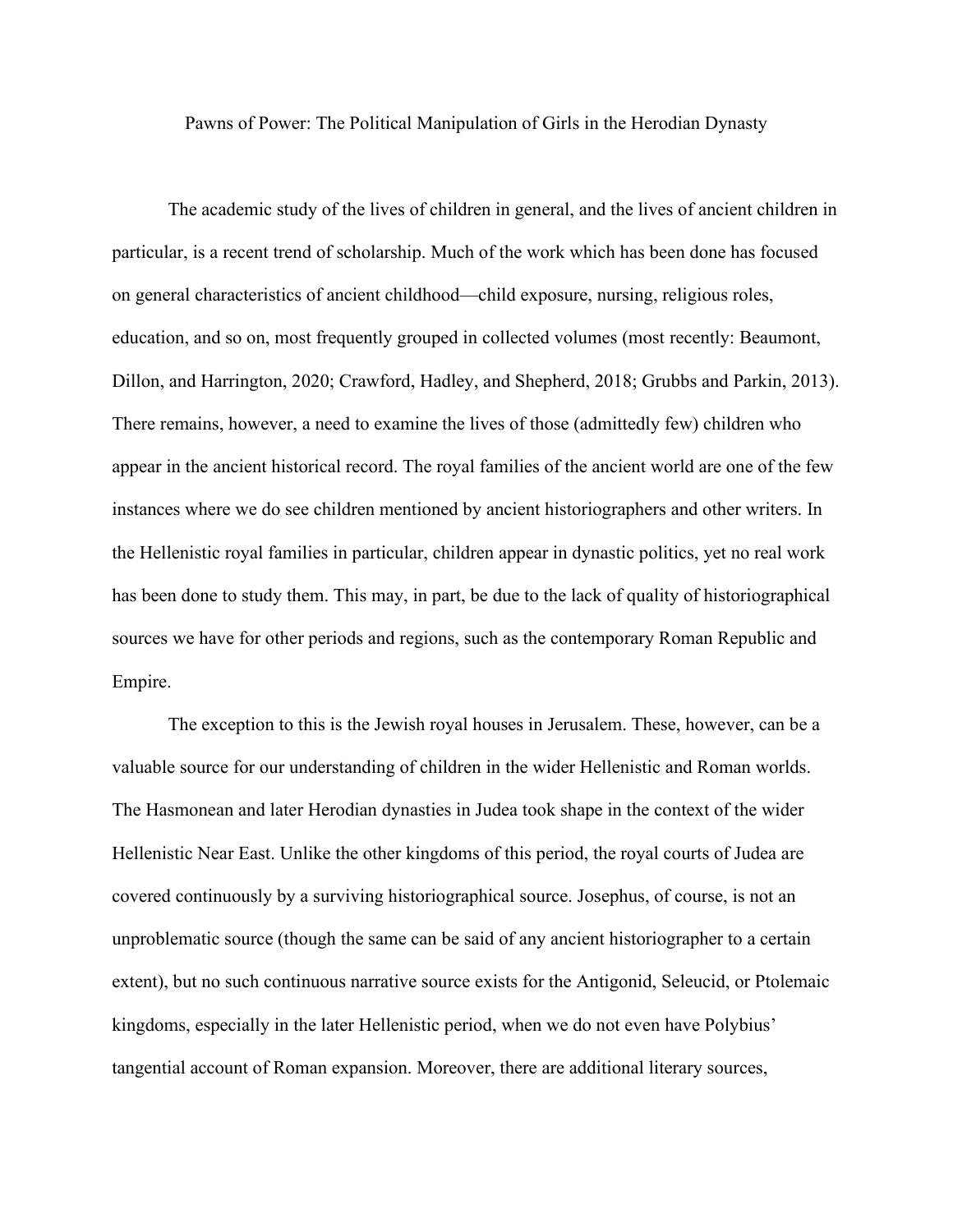including the New Testament gospels, which attest to dynastic history of the Herodian family. As such, a study of children and childhood in the more consistently covered Jewish royal houses can provide a point of comparison for a study the position of children in royal courts in the Hellenistic Age more generally.

The study of ancient Jewish children has had even less work done than their counterparts in the Greek and Roman world. The several studies which have been written focus largely, though not exclusively, on children as they appear in the various biblical texts, both the Hebrew Bible and the Greek New Testament, the latter overlapping between Jewish and Early Christian studies, (for example: Betsworth, 2019; Steinberg, 2015; and Bunge, 2008) These studies have also been primarily textual studies. No real work has been done on the lives of particular children.

This paper will examine two illustrative examples from the history of the Herodian royal house, which are illustrative of the uses to which children, and in particular girl children, were put by the adults around them who schemed for power. The first is the Hasmonean princess Mariamme, whom Herod the Great took as his wife to establish a secure claim to the throne in Jerusalem and undermine the claim of his rival claimant Antigonus. The second is the unnamed daughter of Herodias who, according to the gospels of Mark and Matthew, was used by her mother to secure the execution of John the Baptist. In each case, adults used the girls of the royal house as a tool to gain political advantages over their rivals. Though we must be cautious about relying too heavily on these narratives, particularly that regarding the daughter of Herodias (Roller, 2018; Kraemer, 2006), they indicate the uses to which girls were used in royal contexts in the Hellenistic Near East, and can be a starting point to our understanding of the roles of children in the politics of the other Hellenistic dynasties.